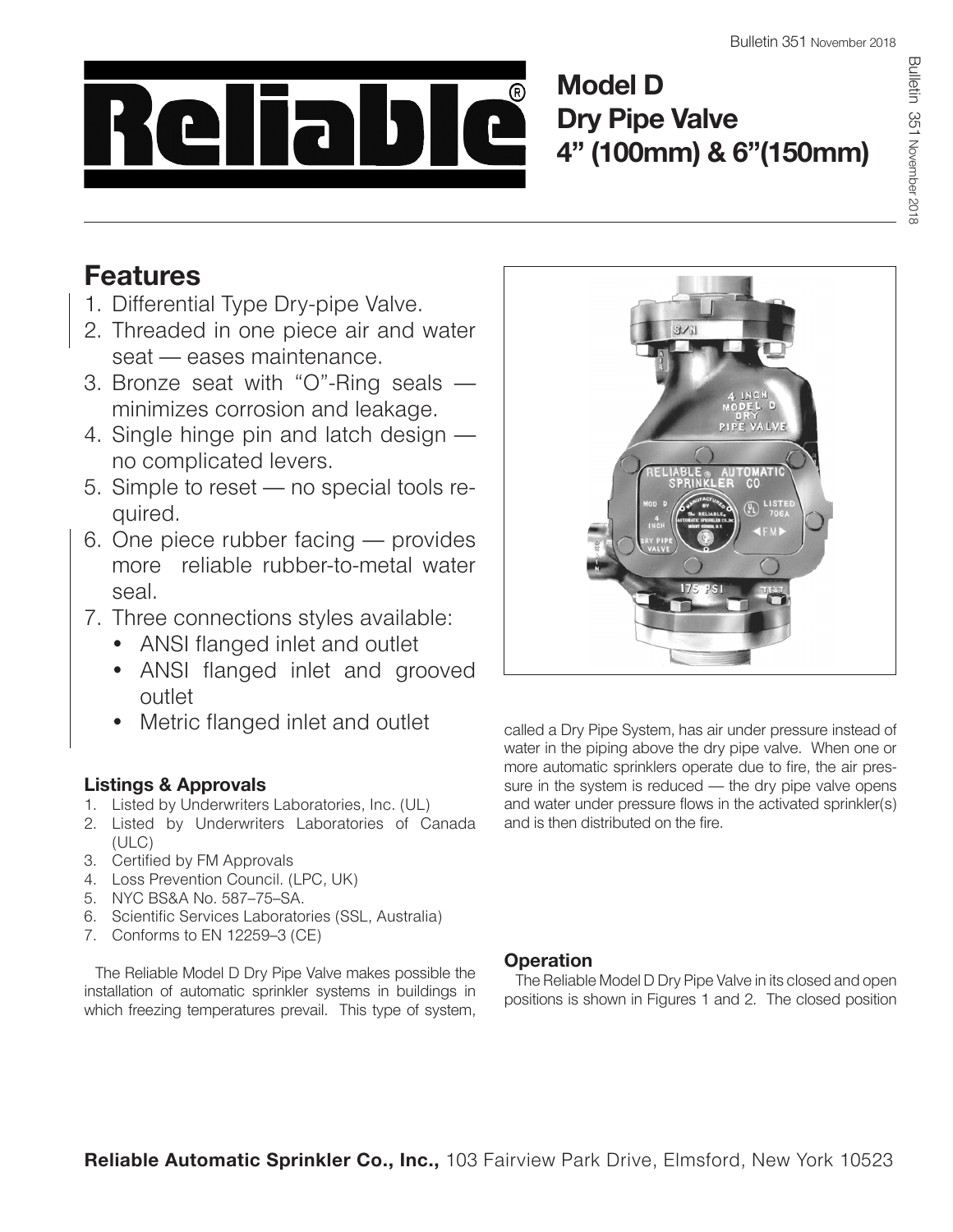is maintained as long as the air pressure in the system piping above the dry pipe valve is sufficient to exert a greater force on the top side of the clapper than is exerted on its underside by the pressure of the water supply. Since the area included by the air seat is approximately six times that of the water seat (The Differential Principle) the air pressure needed to keep the dry pipe valve closed is only a fraction of that of the water supply. Table 1 gives the recommended air pressure for various water supply pressures for both sizes of Model D Dry Pipe Valves.

### **Valve Description**

| <b>Water Pressure</b><br>in Supply Line psi (bar) | Air Pressure psi (bar)<br>To be Pumped into System |               |  |  |
|---------------------------------------------------|----------------------------------------------------|---------------|--|--|
| <b>Maximum</b>                                    | Not less than                                      | Not more than |  |  |
| 20 (1.38)                                         | 10(0.68)                                           | 20 (1.37)     |  |  |
| (3.44)<br>50                                      | 15(1.03)                                           | 25(1.72)      |  |  |
| 75 (5.17)                                         | 20 (1.37)                                          | 30(2.06)      |  |  |
| (6.89)<br>100                                     | 25 (1.72)                                          | 35(2.41)      |  |  |
| 125 (8.62)                                        | 30(2.06)                                           | 40 (2.75)     |  |  |
| 150 (10.34)                                       | 35(2.41)                                           | 45 (3.10)     |  |  |
| 175 (12.06)                                       | 40 (2.75)                                          | 50 (3.44)     |  |  |

When one or more automatic sprinklers operate due to fire, the air pressure in the system piping above the dry pipe valve is reduced. The pressure of the water supply, now by exerting the greater force, raises and rotates the clapper to its open position, permitting the water to flow to the operated sprinkler(s). Water also flows from the alarm outlet of the dry pipe valve through a strainer to the Reliable Mechanical Sprinkler Alarm and Electric Alarm Switch to automatically actuate mechanical and electrical alarms.

Reliable Model D Dry Pipe Valves can be reset quickly and easily without the use of special tools.

### **Quick Opening Devices**

When an automatic sprinkler operates, the resulting air pressure decay is inversely proportional to the size of the dry system – the larger the system, the slower the air pres-



Figure 1—Closed

sure decays which slows the operation of the Dry Pipe Valve. NFPA 13, Installation of Sprinkler Systems, specifies that quick opening devices may be required in dry systems having capacities of more than 500 gallons.

Reliable's Model B1 Accelerator is an approved quick opening device that is easily attached to Reliable's Dry Pipe Valves. The accelerator is sensitive to small drops in system pressure and it's quick operation allows the system air to pass through to the alarm outlet and the underside of the clapper. Here the air pressure build-up, coupled with the pressure of the water supply, opens the dry pipe valve clapper permitting the water to flow instantly to the operated sprinkler(s).

Reliable's Model B1 Accelerator is described in greater detail in Bulletin 323.

### **Valve Description**

- 1. Rated working pressure 175 psi (12.1 bar).
- 2. Factory hydrostatic test pressure: 350 psi (24.1 bar).
- 3. End and trim connections: Three valve connection styles are available:
	- a. US Standard Flanged Inlet and Outlet:
		- Flanges mate with ANSI B 16.1 (125 lb.) Flange.
			- Threaded openings per ANSI B 2.1.

| <b>U.S. Flange Dimensions in Inches</b> |                                                                     |               |                                         |                                    |     |  |  |
|-----------------------------------------|---------------------------------------------------------------------|---------------|-----------------------------------------|------------------------------------|-----|--|--|
| <b>Valve Size</b>                       | <b>Bolt</b><br><b>Bolt</b><br><b>Circle</b><br>Hole<br>Dia.<br>Dia. |               | <b>Flange</b><br><b>Outside</b><br>Dia. | <b>Flange</b><br>Thickness   Bolts | No. |  |  |
| 4" (100mm)                              | 71/2                                                                | $\frac{3}{4}$ |                                         |                                    |     |  |  |
| 6"<br>(150mm)                           | $9\frac{1}{2}$                                                      |               |                                         |                                    |     |  |  |
|                                         |                                                                     |               |                                         |                                    |     |  |  |

- Reliable's standard trim sets are compatible with US Flanged Valves.
- Color Black.
- b. US Standard Flanged Inlet and Grooved Outlet (Fig. 3):
	- Inlet flange mates with ANSI B 16.1 (125 lb.) flange.
	- Outlet Groove per ANSI/AWWA C606.

| <b>U.S. Groove Dimensions in Inches</b> |                  |      |        |             |  |  |  |
|-----------------------------------------|------------------|------|--------|-------------|--|--|--|
| Valve Size                              | Outlet<br>Groove |      | Groove | Outlet Face |  |  |  |
|                                         | Dia.             | Dia. | Width  | to Groove   |  |  |  |
| $4"$ (100 mm)                           | 4.500            |      |        |             |  |  |  |

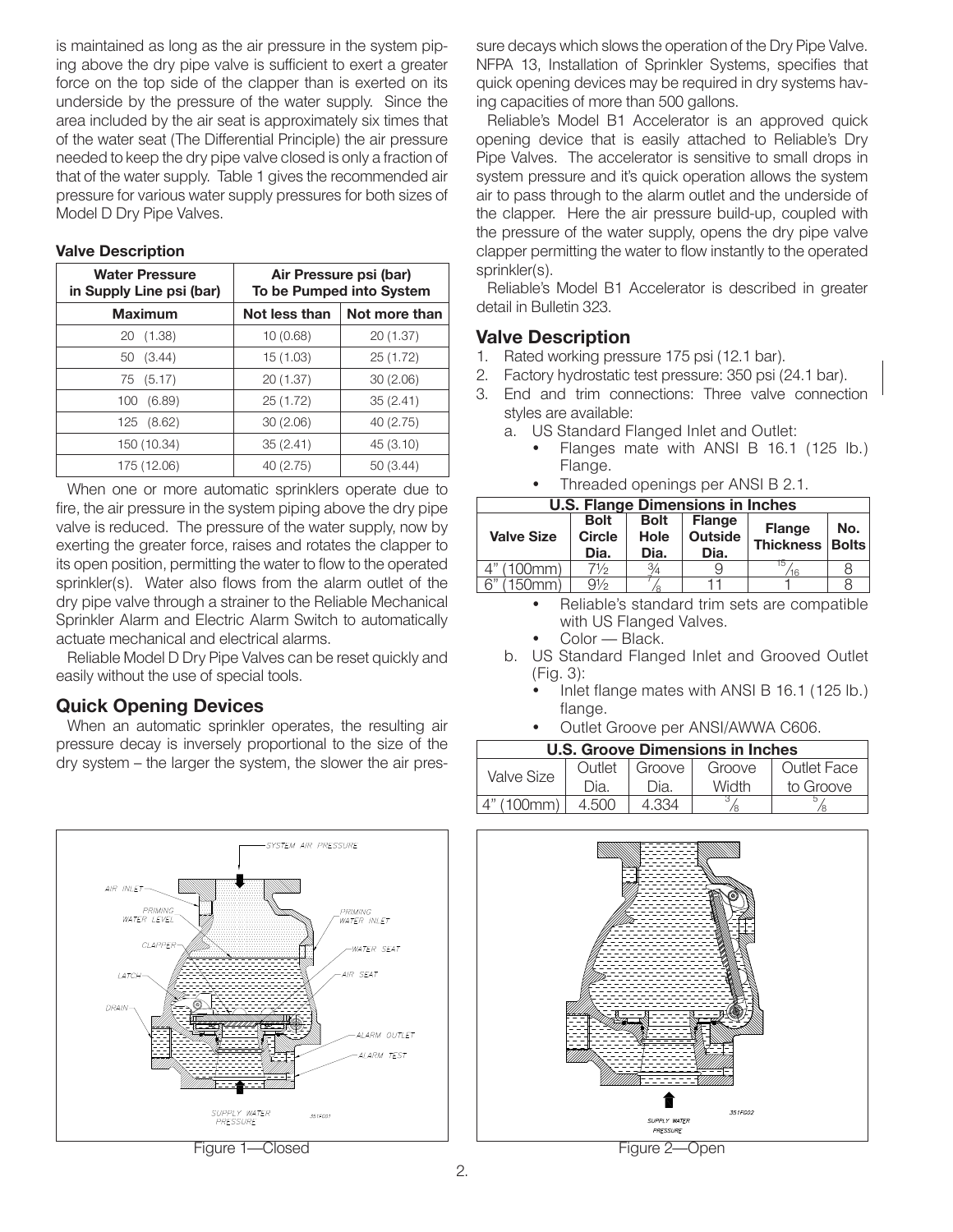#### $6"$  (150mm) 6.625 6.455  $/8$ 5  $/8$

- Threaded opening per ANSI B 2.1.
- Reliable's standard trim sets are compatible with US Flanged and Grooved Valves.
- Color Black.
- c. Metric Flanged Inlet and Outlet:
	- Flanges mate with EN 1092-2,
	- NF-E-29-282 and BS 4504 PN16 Fla
	- Threaded openings per ISO 7/1-R.

| <b>Metric Flange Dimensions in Millimeters</b> |                                                                            |      |                                 |                                   |                     |  |  |
|------------------------------------------------|----------------------------------------------------------------------------|------|---------------------------------|-----------------------------------|---------------------|--|--|
| Valve<br><b>Size</b>                           | <b>Bolt</b><br><b>Bolt</b><br><b>Circle</b><br><b>Hole</b><br>Dia.<br>Dia. |      | <b>Flange</b><br><b>Outside</b> | <b>Flange</b><br><b>Thickness</b> | No.<br><b>Bolts</b> |  |  |
| 100mm                                          | 180                                                                        | 18.3 | 229                             | 23.8                              |                     |  |  |
| 150mm                                          | 241                                                                        | 22.2 | 279                             | 25.4                              |                     |  |  |

- Reliable's standard trim sets may be used with metric valves providing trim is assembled carefully and extra thread sealant is applied to connections between valves and trim.
- Color— Red.
- 4. Face to Face Dimension:
	- The  $4"$  (100 mm) Valve  $-$  16" (406 mm)
	- The 6" (150 mm) Valve  $-$  19" (482 mm)
- 5. Shipping Weight:

| <b>Valve Size</b> | <b>Flanged Inlet</b><br>and Outlet | <b>Flanged Inlet and</b><br><b>Grooved Outlet</b> |  |
|-------------------|------------------------------------|---------------------------------------------------|--|
| 4" (100 mm)       | 120 lb. (54.5 kg)                  | 110 lb. (49.83 kg)                                |  |
| $6"$ (150 mm)     | 242 lb. (109.5 kg)                 | 228 lb. (103.28 kg)                               |  |

6. Friction Loss - Expressed in Equivalent Length of Pipe, based on Hazen-Williams formula with C=120:

| <b>Size</b>   | <b>Equiv. Length</b> |  |  |  |
|---------------|----------------------|--|--|--|
| 4" (100 mm)   | 28 ft (8.51 m)       |  |  |  |
| $6"$ (150 mm) | 47 ft (14.29 m)      |  |  |  |

7. Installation Position: Vertical.

### **Trim Description**

The trimmings for Reliable Model D Dry Pipe Valves (Fig 4) are arranged for rapid, easy and compact attachment and serve as connection points to Reliable Alarm and other devices. They also serve as a means of setting and resetting the dry pipe valve prior to and after operation



as well as allowing testing of the alarm devices without causing the system to operate.

The Model D Basic Trim Set is shown in Fig. 4 (The electric sprinkler alarm switch is not part of the trim set and must be separately ordered.) This trim set provides the air supply, drain, priming level and alarm connections. An alarm test valve, which allows the alarm devices to be tested without operating the dry pipe valve, is included. The basic trim set includes all items such as ball drip valves, pressure gauges, etc which are needed to enable proper dry pipe valve operation.

The basic trim set is available in either black or galvanized in one of three forms: loose, segmentally assembled trim or factory trimmed on the valve.

Two additional trimming attachments are offered: the priming chamber attachment and the fill line attachment. The priming chamber attachment allows the priming level to be maintained while the system remains pressurized. The fill line attachment provides a source of water for maintaining the prime level.

The trimmings, connection, operation and maintenance of the additional items which comprise a dry pipe valve system, such as air maintenance devices, air compressors, accelerators, electric alarm switches, mechanical sprinkler alarms, etc., are described in detail in the individual bulletins for these products.

All valves are listed and approved by Underwriters Laboratories, Inc. and Factory Mutual Research Corp. only when used with the valve manufacturers trim sets.

### **Ordering Information**

Specify

- Valve Size: Either 4" (100 mm) or 6" (150 mm). When size is specified in mm, a metric valve per 3(c) will be supplied.
- Inlet and Outlet Connection Either



Model D Basic Trimming